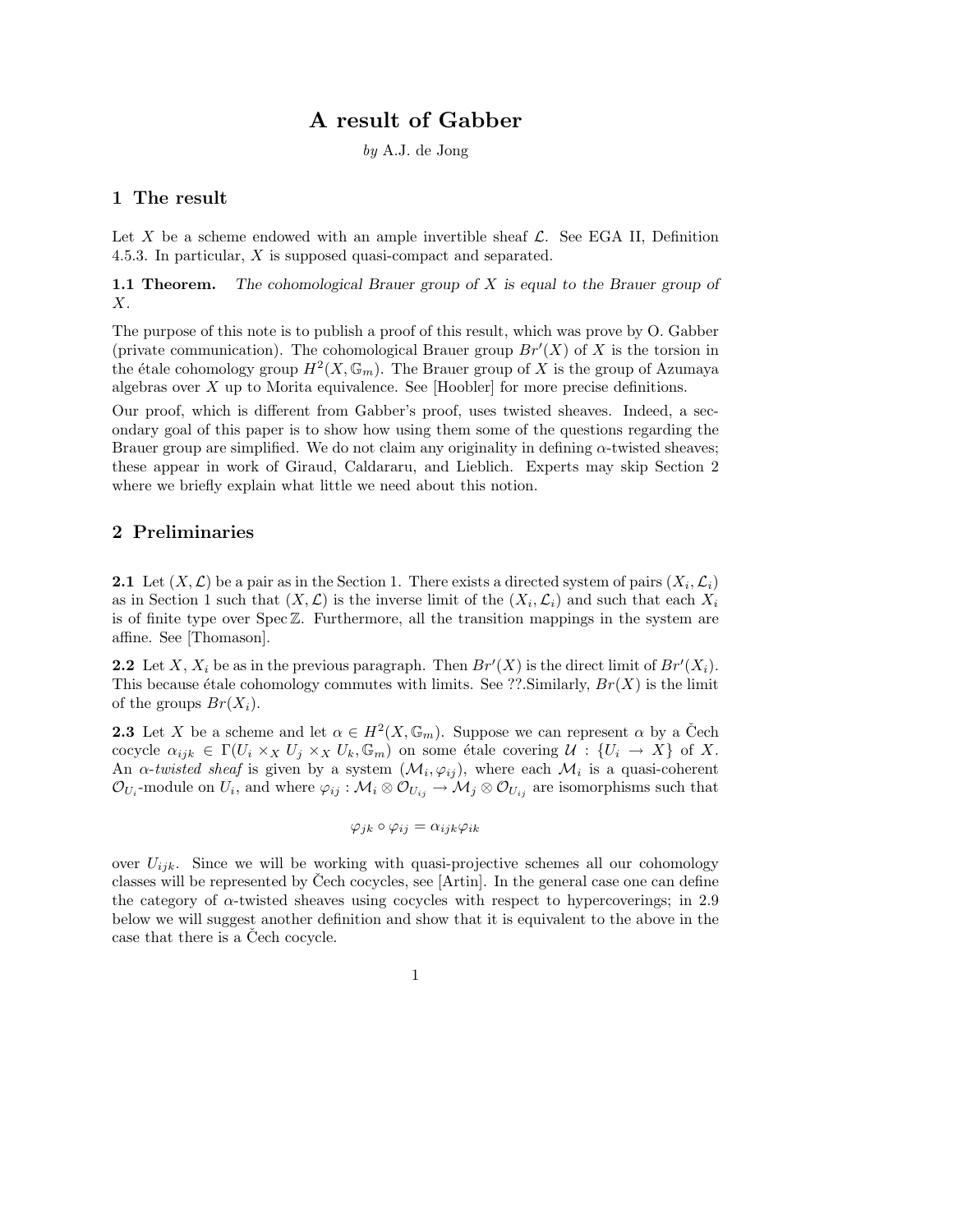**2.4** We say that the  $\alpha$ -twisted sheaf is coherent if the modules  $\mathcal{M}_i$  are coherent. We say an  $\alpha$ -twisted sheaf locally free if the modules  $\mathcal{M}_i$  are locally free. Similarly, we can talk about finite or flat  $\alpha$ -twisted sheaves.

**2.5** Let  $\alpha \in H^2(X, \mathbb{G}_m)$ . Let  $\mathcal{X} = \mathcal{X}_\alpha$  be the  $\mathbb{G}_m$ -gerb over X defined by the cohomology class  $\alpha$ . This is an algebraic stack X endowed with a structure morphism  $\mathcal{X} \to X$ . Here is a quick way to define this gerb. Take an injective resolution  $\mathbb{G}_m \to I^0 \to I^1 \to I^2 \to \dots$  of the sheaf  $\mathbb{G}_m$  on the big fppf site of X. The cohomology class  $\alpha$  corresponds to a section  $\tau \in \Gamma(X, I^2)$  with  $\partial \tau = 0$ . The stack X is a category whose objects are pairs  $(T \to X, \sigma)$ , where T is a scheme over X and  $\sigma \in \Gamma(T, I^1)$  is a section with boundary  $\partial \sigma = \tau |_{T}$ . A morphism in X is defined to be a pair  $(f, \rho) : (T, \sigma) \to (T', \sigma')$ , where  $f : T \to T'$  is a morphism of schemes over X and  $\rho \in \Gamma(T, I^0)$  has boundary  $\partial \rho = \sigma - f^*(\sigma')$ . Given morphisms  $(f, \rho) : (T, \sigma) \to (T', \sigma'),$  and  $(f', \rho') : (T', \sigma') \to (T'', \sigma''),$  the composition is defined to be  $(f' \circ f, \rho + f^*(\rho'))$ .

We leave it to the reader to check that the forgetful functor  $p : \mathcal{X} \to Sch$  makes X into a category fibred in groupoids over the category of schemes. In fact, for  $T \to T'$  there is a natural pullback functor  $\mathcal{X}_{T'} \to \mathcal{X}_T$  coming from the restriction maps on the sheaves  $I^j$ . To show that X is a stack for the fppf topology, you use that the  $I^j$  are sheaves for the fppf topology. To show that X is an Artin algebraic stack we find a presentation  $U \to \mathcal{X}$ . Namely, let  $U \to X$  be an étale surjective morphism such that  $\alpha$  restricts to zero on U. Thus we can find a  $\sigma \in \Gamma(U, I^1)$  whose boundary is  $\tau$ . The result is a smooth surjective morphism  $U \to \mathcal{X}$ . Details left to the reader (the fibre product  $U \times_{\mathcal{X}} U$  is a  $\mathbb{G}_m$ -torsor over  $U \times_X U$ .

**2.6** By construction, for any object  $(T, \sigma)$  the autmorphism sheaf  $\underline{\text{Aut}}_T(\sigma)$  of  $\sigma$  on  $Sch/T$ is identified with  $\mathbb{G}_{m,T}$ . Namely, it is identified with the sheaf of pairs (id, u), where u is a section of  $\mathbb{G}_m$ .

2.7 There is a general notion of a quasi-coherent sheaf on an algebraic Artin stack. In our case a quasi-coherent sheaf  $\mathcal F$  on  $\mathcal X$  is given by a quasi coherent sheaf  $\mathcal F_{\sigma}$  on  $T$  for every object  $(T, \sigma)$  of X, and an isomorphism  $i(\rho) : f^* \mathcal{F}'_{\sigma'} \to \mathcal{F}$  for every morphism  $(f, \rho) : (T, \sigma) \to (T', \sigma')$  of X. These data are subject to the condition  $i(\rho' + f^*(\rho)) =$  $f^*(i(\rho')) \circ i(\rho)$  in case of a composition of morphisms as above.

In particular, any quasi-coherent sheaf F on X comes equipped with an action of  $\mathbb{G}_{m,X}$ . Namely, the sheaves  $\mathcal{F}_{\sigma}$  are endowed with the endomorphisms  $i(u)$ . (More precisely we should write  $i((id, u))$ .)

**2.8** By the above a quasi-coherent  $\mathcal{O}_{\mathcal{X}}$ -module  $\mathcal{F}$  can be written canonically as a direct sum

$$
\mathcal{F} = \bigoplus_{m \in \mathbb{Z}} \mathcal{F}^{(m)}.
$$

Namely, the summand  $\mathcal{F}^{(m)}$  is the piece of  $\mathcal F$  where the action of  $\mathbb{G}_m$  is via the character  $\lambda \mapsto \lambda^m$ . This follows from the representation theory of the group scheme  $\mathbb{G}_m$ . See ??.

**2.9** The alternative definition of an  $\alpha$ -twisted sheaf we mentioned above is a quasi-coherent  $\mathcal{O}_{\mathcal{X}}$ -module F such that  $\mathcal{F} = \mathcal{F}^{(1)}$ . In case both definitions make sense they lead to equivalent notions.

2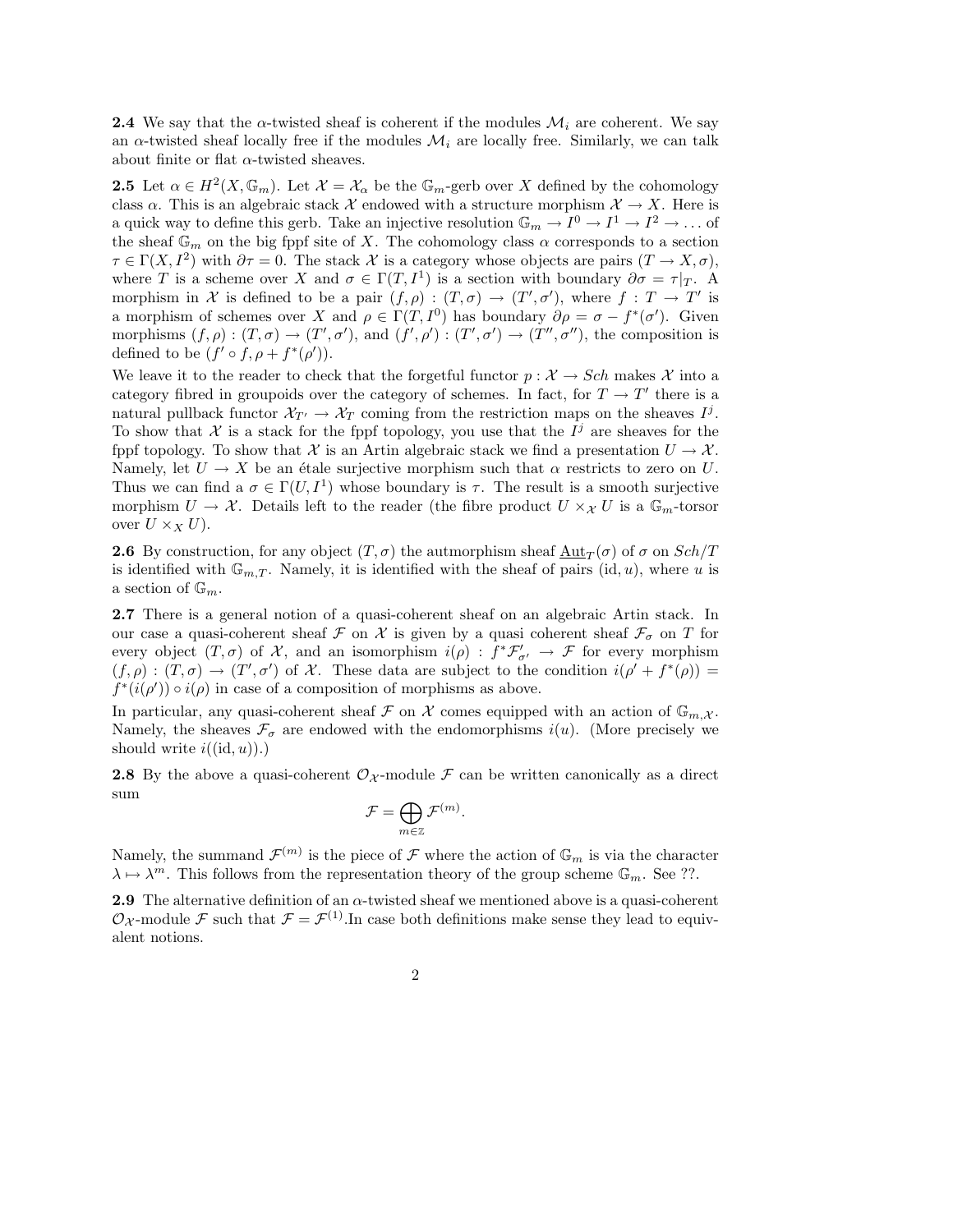**2.10 Lemma.** Suppose  $\alpha$  is given by a Chech cocylce. There is an equivalence of the category of  $\alpha$ -twisted sheaves with the category of  $\mathcal{O}_{\mathcal{X}}$ -modules  $\mathcal{F}$  such that  $\mathcal{F} = \mathcal{F}^{(1)}$ .

**Proof.** Namely, suppose that  $\alpha$  is given by the cocycle  $\alpha_{ijk}$  as in Subsection 2.3 and by the section  $\tau$  of  $I^2$  as in Subsection 2.5. This means that on each  $U_i$  we can find a section  $\sigma_i$  with  $\partial \sigma_i = \tau$ , on each  $U_{ij}$  we can find  $\rho_{ij}$  such that

$$
\partial \rho_{ij} = \sigma_i |_{U_{ij}} - \sigma_j |_{U_{ij}}
$$

and that

$$
\alpha_{ijk} = \rho_{ij}|_{U_{ijk}} + \rho_{jk}|_{U_{ijk}} - \rho_{ik}|_{U_{ijk}}
$$

in  $\Gamma(U_{ijk}, I^0)$ .

Let us show that a quasi-coherent sheaf  $\mathcal F$  on  $\mathcal X$  such that  $\mathcal F = \mathcal F^{(1)}$  gives rise to an  $\alpha$ -twisted sheaf. The reverse construction will be left to the reader. For each i the pair  $(U_i \to X, \sigma_i)$  is an object of X. Hence we get a quasi-coherent module  $\mathcal{M}_i = \mathcal{F}_{\sigma_i}$  on  $U_i$ . For each pair  $(i, j)$  the element  $\rho_{ij}$  defines a morphism  $(\text{id}, \rho_{ij}) : (U_{ij}, \sigma_i|_{U_{ij}}) \to (U_{ij}, \sigma_j|_{U_{ij}})$ . Hence,  $i(\mathrm{id}, \rho_{ij})$  is an isomorphism we write as  $\varphi_{ij} : \mathcal{M}_i \otimes \mathcal{O}_{U_{ij}} \to \mathcal{M}_j \otimes \mathcal{O}_{U_{ij}}$ . Finally, we have to check the " $\alpha$ -twisted" cocycle condition of 2.3. The point here is that the equality  $\alpha_{ijk} + \rho_{ik}|_{U_{ijk}} = \rho_{ij}|_{U_{ijk}} + \rho_{jk}|_{U_{ijk}}$  implies that  $\varphi_{jk} \circ \varphi_{ij}$  differs from  $\varphi_{ik}$  by the action of  $\alpha_{ijk}$  on  $\mathcal{M}_k$ . Since  $\mathcal{F} = \mathcal{F}^{(1)}$  this will act on  $(U_{ijk} \to U_i)^* \mathcal{M}_i$  as multiplication by  $\alpha_{ijk}$  as desired.  $\Box$ 

**2.11** Generalization. Suppose we have  $\alpha$  and  $\beta$  in  $H^2(X, \mathbb{G}_m)$ . We can obviously define a  $\mathbb{G}_m \times \mathbb{G}_m$ -gerb  $\mathcal{X}_{\alpha,\beta}$  with class  $(\alpha,\beta)$ . Every quasi-coherent sheaf  $\mathcal F$  will have a  $\mathbb{Z}^2$ grading. The  $(1,0)$  graded part will be a  $\alpha$ -twisted sheaf and the  $(0,1)$  graded part will be a  $\beta$ -twisted sheaf. More generally, the  $(a, b)$  graded part is an  $a\alpha + b\beta$ -twisted sheaf. On  $\mathcal{X}_{\alpha,\beta}$  we can tensor quasi-coherent sheaves. Thus we see deduce that there is a tensor functor  $(\mathcal{F}, \mathcal{G}) \mapsto \mathcal{F} \otimes \mathcal{G}$  which takes as input an  $\alpha$ -twisted sheaf and a  $\beta$ -twisted sheaf and produces an  $\alpha + \beta$ -twisted sheaf. (This is also easily seen using cocyles.) Similarly  $(\mathcal{F}, \mathcal{G}) \mapsto \mathcal{H}om(\mathcal{F}, \mathcal{G})$  produces an  $\beta - \alpha$  twisted sheaf.

In particular a 0-twisted sheaf is just a quasi-coherent  $\mathcal{O}_X$ -module. Therefore, if  $\mathcal{F}, \mathcal{G}$  are  $\alpha$ -twisted sheaves, then the sheaf  $\mathcal{H}om(\mathcal{F}, \mathcal{G})$  is an  $\mathcal{O}_X$ -module.

2.12 On a Noetherian algebraic Artin stack any quasi-coherent sheaf is a direct limit of coherent sheaves. See ??. In particular we see the same holds for  $\alpha$ -twisted sheaves.

**2.13** Azumaya algebras and  $\alpha$ -twisted sheaves. Suppose that  $\mathcal F$  is a finite locally free  $\alpha$ -twisted sheaf. Then  $A = \mathcal{H}om(\mathcal{F}, \mathcal{F})$  is a sheaf of  $\mathcal{O}_X$ -algebras. Since it is étale locally isomorphic to the endormophisms of a finite locally free module, we see that  $A$  is an Azumaya algebra. It is easy to verify that the Brauer class of A is  $\alpha$ .

Conversely, suppose that A is an Azumaya algebra over X. Consider the category  $\mathcal{X}(A)$ whose objects are pairs  $(T, \mathcal{M}, j)$ , where  $T \to X$  is a scheme over X, M is a finite locally free  $\mathcal{O}_T$ -module, and j is an isomorphism j:  $\mathcal{H}om(\mathcal{M},\mathcal{M}) \to A|_T$ . A morphism is defined to be a pair  $(f, i) : (T, M, j) \to (T', M', j')$  where  $f : T \to T'$  is a morphism of schemes over X, and  $i : f^* \mathcal{M}' \to \mathcal{M}$  is an isomorphism compatible with j and j'. Composition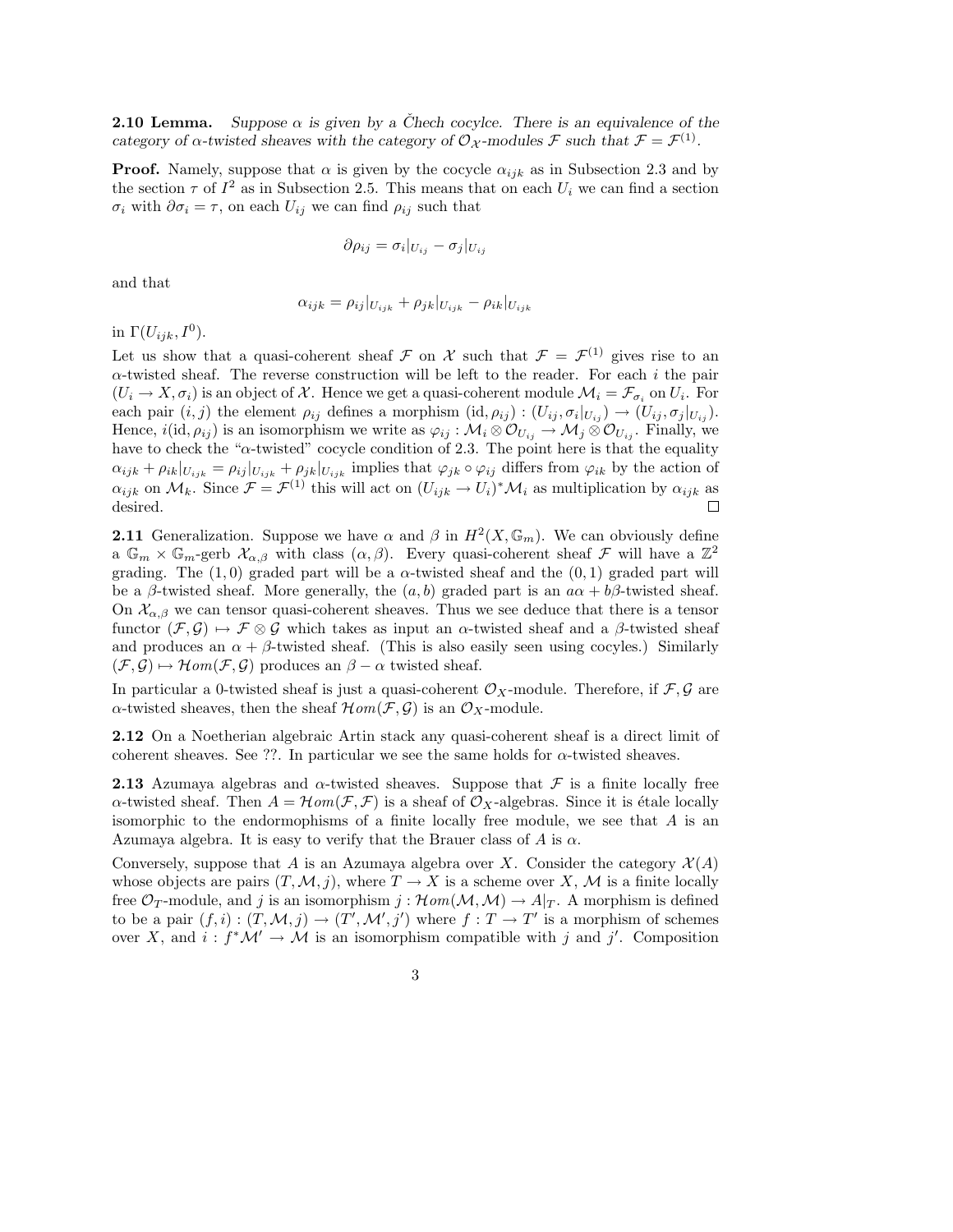of morphisms are defined in the obvious manner. As before we leave it to the reader to see that  $\mathcal{X}(A) \to Sch$  is an algebraic Artin stack. Note that each object  $(T, \mathcal{M}, j)$  has naturally  $\mathbb{G}_m$  (acting via the standard character on M) as its automorphism sheaf over  $Sch/T.$ 

Not only is it an algebraic stack, but also the morphism  $\mathcal{X}(A) \to X$  presents  $\mathcal{X}(A)$  as a  $\mathbb{G}_m$ -gerb over X. Since gerbes are classified by  $H^2(X,\mathbb{G}_m)$  we deduce that there is a unique cohomology class  $\alpha$  such that  $\mathcal{X}(A)$  is equivalent to the gerb  $\mathcal X$  constructed in Subsection 2.5. Clearly, the gerb  $\mathcal X$  carries a finite locally free sheaf  $\mathcal F$  such that  $A = \mathcal Hom(\mathcal F, \mathcal F)$ , namely on  $\mathcal{X}(A)$  it is the quasi-coherent module F whose value on the object  $(T, \mathcal{M}, i)$ is the sheaf  $M$  (compare with the description of quasi-coherent sheaves in 2.7). Working backwards, we conclude that  $\alpha$  is the Brauer class of A.

The following lemma is a consequence of the discussion above.

**2.14 Lemma.** The element  $\alpha \in H^2(X, \mathbb{G}_m)$  is in  $Br(X)$  if and only if there exists a finite locally free  $\alpha$ -twisted sheaf of positive rank.

2.15 Let us use this lemma to reprove the following result (see Hoobler, Proposition 3): If  $\alpha \in H^2(X, \mathbb{G}_m)$  and if there exists a finite locally free morphism  $\varphi: Y \to X$  such that  $\varphi^*(\alpha)$  ends up in  $Br(Y)$ , then  $\alpha$  in  $Br(X)$ .

Namely, this means there exists a finite locally free  $\alpha$ -twisted sheaf  $\mathcal F$  of positive rank over Y. Let  $\mathcal Y$  be the  $\mathbb{G}_m$ -gerb associated to  $\alpha|_Y$  and let us think of  $\mathcal F$  as a sheaf on  $\mathcal Y$ . Let  $\tilde{\varphi}: \mathcal{Y} \to \mathcal{X}$  be the obvious morphism of  $\mathbb{G}_m$ -gerbs lifting  $\varphi$ . The pushforward  $\tilde{\varphi}_* \mathcal{F}$  is the desired flat and finitely presented  $\alpha$ -twisted sheaf over X.

**2.16** Suppose that  $\bar{x}$  is a geometric point of X. Then we can lift the morphism  $\bar{x} \to X$ to a morphism  $\ell : \bar{x} \to \mathcal{X}$  and all such lifts are isomorphic (not canonically). The fibre of a coherent sheaf  $\mathcal F$  on  $\mathcal X$  at  $\bar x$  is simply defined to be  $\ell^* \mathcal F$ . (Not the stalk!) Notation:  $\mathcal{F} \otimes \kappa(\bar{x})$ . This is a functor from coherent  $\alpha$ -twisted modules to the category of finite dimensional  $\kappa(\bar{x})$ -vector spaces.

2.17 Suppose that  $s \in X$  is a point whose residue field is finite. Then, similarly to the above, we can find a lift  $\ell : s \to \mathcal{X}$ , and we define the fibre  $\mathcal{F} \otimes \kappa(s) := \ell^* \mathcal{F}$  in the same way.

#### 3 The proof

**3.1** The only issue is to show that the map  $Br(X) \to Br'(X)$  is surjective. Thus let us assume that  $\alpha \in H^2(X, \mathbb{G}_m)$  is torsion, say  $n\alpha = 0$  for some  $n \in \mathbb{N}$ .

**3.2** As a first step we reduce to the case where X is a quasi-projective scheme of finite type over  $Spec \mathbb{Z}$ . This is standard. See 2.1 and 2.2. In particular X is Noetherian, has finite dimension and is a Jacobson scheme.

3.3 Our method does not immediately produce an Azumaya algebra over X. Instead we look at the schemes  $X_R = X \otimes R = X \times_{\text{Spec } \mathbb{Z}} \text{Spec } R$ , where  $\mathbb{Z} \subset R$  is a finite flat ring extension. We will always assume that R is actually a normal domain. An  $\alpha$ -twisted sheaf on  $X_R$  means an  $\alpha|_{X_R}$ -twisted sheaf.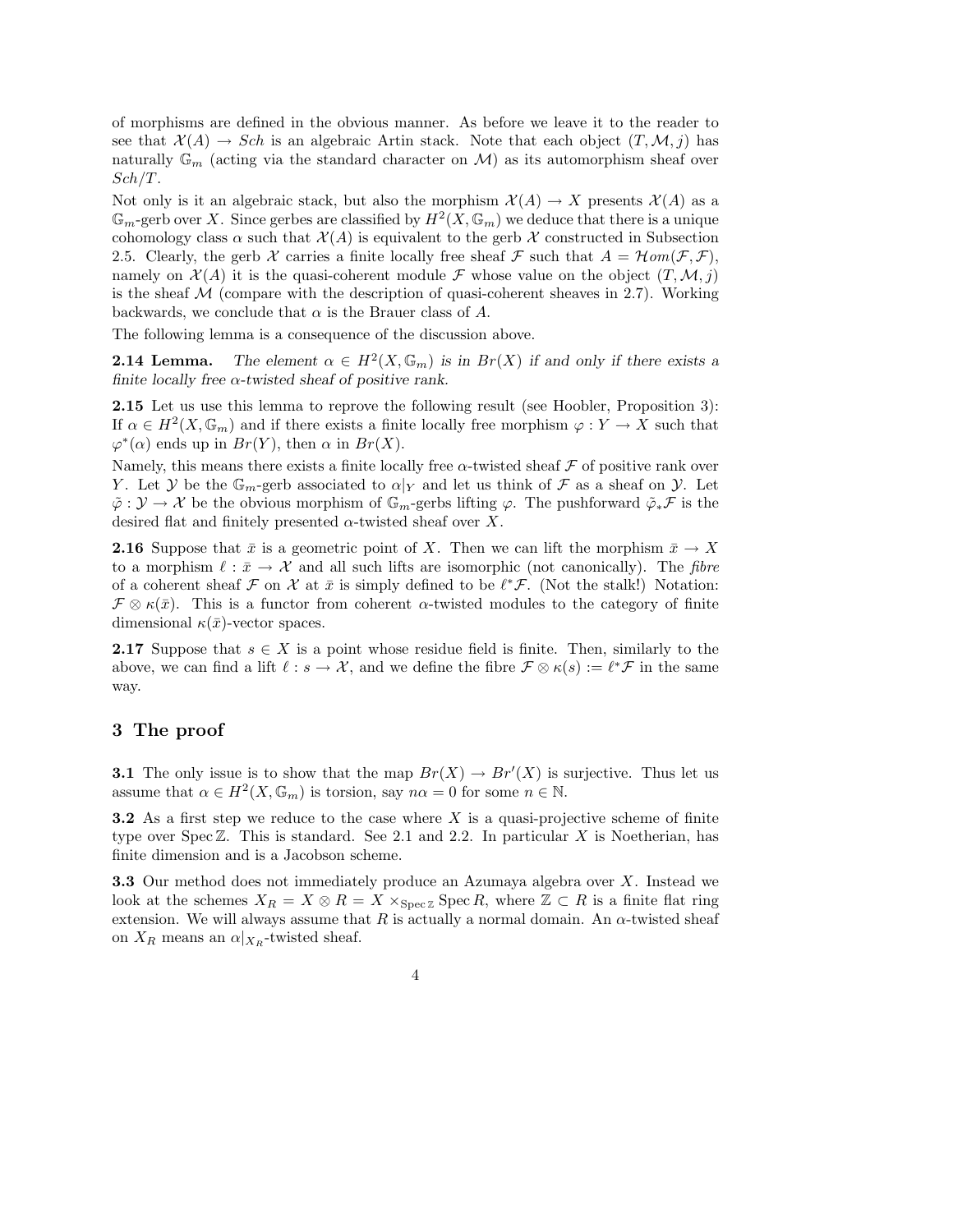**3.4 Lemma.** For any finite set of closed points  $T \subset X_R$  there exists a positive integer n and a coherent  $\alpha$ -twisted sheaf  $\mathcal F$  on  $X_R$  such that  $\mathcal F$  is finite locally free of rank n in a neighbourhood of each point  $t \in T$ .

**Proof.** We can find a section  $s \in \Gamma(X, \mathcal{L}^N)$  such that the open subscheme  $X_s$  is affine and contains the image of  $T$  in  $X$ . See EGA II, Corollary 4.5.4. By Gabber's result [Hoobler, Theorem 7 we get an Azumaya algebra A over  $X_s$  representing  $\alpha$  over  $X_s$ . Thus we get a finite locally free  $\alpha$ -twisted sheaf  $\mathcal{F}_s$  of positive rank over  $X_s$ , see Subsection 2.14. If  $\mathcal{F}_s$  does not have constant rank then we may modify it to have constant rank. (Namely,  $\mathcal{F}_s$  will have constant rank on the connected components of  $X_s$ . Take suitable direct summands.) Let  $j : \mathcal{X}_s \to \mathcal{X}$  be the open immersion which is the pullback of the open immersion  $X_s \to X$ . Then  $j_*\mathcal{F}_s$  is a quasi-coherent  $\alpha$ -twisted sheaf. It is the direct limit of its coherent subsheaves, see 2.12. Thus there is a suitable  $\mathcal{F} \subset j_* \mathcal{F}_s$  such that  $j^* \mathcal{F} \cong \mathcal{F}_s$ . The pullback of  $\mathcal F$  to an  $\alpha$ -twisted sheaf over  $X_R$  is the desired sheaf.

**3.5** For a coherent  $\alpha$ -twisted sheaf  $\mathcal F$  let  $\text{Sing}(\mathcal F)$  denote the set of points of  $X_R$  at which F is not flat. This is a closed subset of  $X_R$ . We will show that by varying R' we can increase the codimension of the singularity locus of  $\mathcal{F}$ .

**3.6** Let  $c \geq 1$  be an integer. Induction Hypothesis  $H_c$ : For any finite subset of closed points  $T \subset X_R$  there exist

- (a) a finite flat extension  $R \subset R'$ , and
- (b) a coherent  $\alpha$ -twisted sheaf  $\mathcal F$  on  $X_{R'}$
- such that
- (i) The codimension of  $\text{Sing}(\mathcal{F})$  in  $X_{R'}$  is  $\geq c$ ,
- (ii) the rank of F over  $X_{R'}$  Sing(F) constant and positive, and
- (iii) the inverse image  $T_{R'}$  of T in  $X_{R'}$  is disjoint from  $\text{Sing}(\mathcal{F})$ .

**3.7** Note that the case  $c = \dim X + 1$  and  $T = \emptyset$  implies the theorem in the introduction. Namely, by Subsection 2.14 this implies that  $\alpha$  is representable by an Azumaya algebra over  $X_{R'}$ . By [Hoober, Proposition 3] (see also our 2.15) it follows that  $\alpha$  is representable by an Azumaya algebra over X.

**3.8** The start of the induction, namely the case  $c = 1$ , follows easily from Lemma 3.4. Now we assume the hypothesis holds for some  $c \geq 1$  and we prove it for  $c + 1$ .

**3.9** Therefore, let  $T \subset X$  be a finite subset of closed points. Pick a pair  $(R \subset R_1, \mathcal{F}_1')$ satisfying  $H_c$  with regards to the subset  $T \subset X$ . Set  $T_1 = T_{R_1} \cup S'_1$ , where  $S'_1 \subset \text{Sing}(\mathcal{F}'_1)$ is a choice of a finite subset of closed points with the property that  $S'_1$  contains at least one point from each irreducible component of  $\text{Sing}(\mathcal{F}'_1)$  that has codimension c in  $X \otimes R_1$ . Next, let  $(R_1 \subset R_2, \mathcal{F}_2')$  be a pair satisfying  $H_c$  with regards to the subset  $T_1 \subset X_{R_1}$ . Set  $T_2 = (T_1)_{R_2} \cup S'_2$ , where  $S'_2 \subset \text{Sing}(\mathcal{F}'_2) - \text{Sing}(\mathcal{F}'_1) \otimes R_2$  is a finite subset of closed points which contains at least one point of each irreducible component of  $\text{Sing}(\mathcal{F}'_2)$  that has codimension c in  $X \otimes R_2$ . Such a set  $S'_2$  exists because by construction the irreducible components of codimension c of  $\text{Sing}(\mathcal{F}_2')$  are not contained in  $\text{Sing}(\mathcal{F}_1) \otimes R_2$ . Choose a pair  $(R_2 \subset R_3, \mathcal{F}_3)$  adapted to  $T_2$ . Continue like this until you get a pair  $(R_{n+1}, \mathcal{F}_{n+1}')$ adapted to  $T_n \subset X_{R_n}$ . (Recall that n is a fixed integer such that  $n\alpha = 0$ .) For clarity, we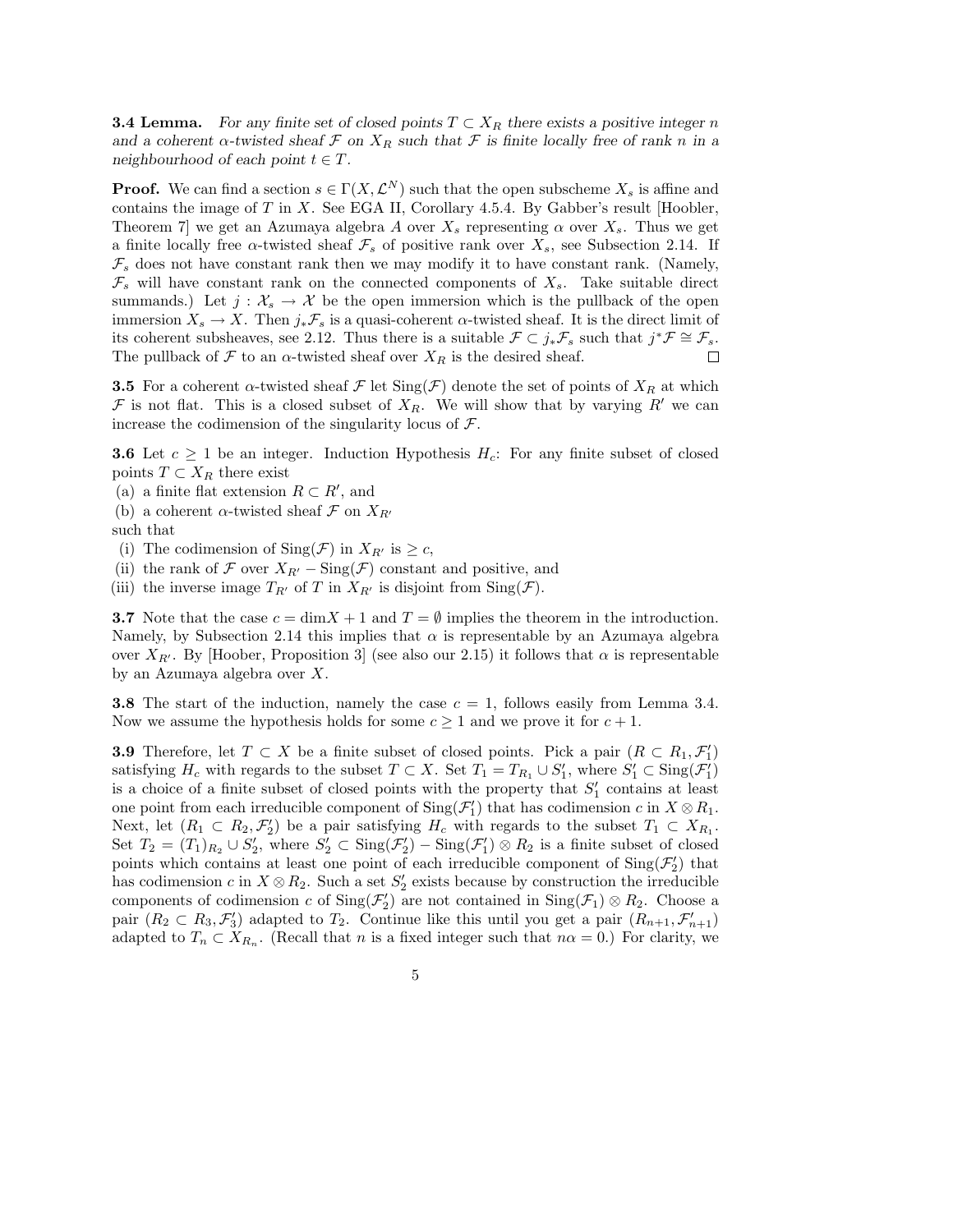stipulate at each stage that

$$
S_j \subset \text{Sing}(\mathcal{F}'_j) - \bigcup_{i < j} \text{Sing}(\mathcal{F}'_i) \otimes R_j,
$$

contains at least one point from each irreducible component of  $\text{Sing}(\mathcal{F}'_j)$  that has codimension c in  $X \otimes R_i$ . We also choose a set  $S_{n+1}$  like this.

Let us write  $\mathcal{F}_i = \mathcal{F}'_i \otimes_{R_i} R_{n+1}$ , and  $S_i = S'_i \otimes_{R_i} R_{n+1}$ . These are coherent  $\alpha$ -twisted sheaves on  $X \otimes R_{n+1}$  and finite subsets of closed points  $S_i \subset X \otimes R_{n+1}$ . They have the following properties:

- (a) The subset  $T \otimes R_{n+1}$  is disjoint from  $\text{Sing}(\mathcal{F}_i)$ .
- (b) Each  $\mathcal{F}_i$  has a constant positive rank over  $X_{R_{n+1}} \text{Sing}(\mathcal{F}_i)$ .
- (c) Each component of  $\text{Sing}(\mathcal{F}_i)$  of codimension c in  $X \otimes R_n$  meets the subset  $S_i$ .
- (d) For each  $s \in S_i$  the sheaves  $\mathcal{F}_j$  are finite locally free at s for  $j \neq i$ .

From now on we will only use the coherent  $\alpha$ -twisted sheaves  $\mathcal{F}_i$ ,  $i = 1, \ldots, n+1$ , the subsets  $S_i, i = 1, \ldots, n+1$  and the properties (a), (b), (c) and (d) above. We will use them to construct an  $\alpha$ -twisted sheaf F over  $X_{R'}$  for some finite flat extension  $R_{n+1} \subset R'$  whose singularity locus  $\text{Sing}(\mathcal{F})$  is contained in  $\bigcup \text{Sing}(\mathcal{F}_i) \otimes R'$  such that  $S_i \otimes R' \cap \text{Sing}(\mathcal{F}) = \emptyset$ . It is clear that this will be a sheaf as required in  $H_{c+1}$ , and it will prove the induction step.

**3.10** For ease of notation we write R in stead of  $R_{n+1}$  from now on, so that the coherent  $\alpha$ -twisted sheaves  $\mathcal{F}_i$  are defined over  $X_R$ , and so that the  $S_i \subset X \otimes R$ . Note that we may replace  $\mathcal{F}_i$  by direct sums  $\mathcal{F}_i^{m_i}$  for suitable integers  $m_i$  such that each  $\mathcal{F}_i$  has the same rank r over the open  $X \otimes R - \text{Sing}(\mathcal{F}_i)$ . We may also assume that r is a large integer.

**3.11** Consider the  $\alpha$ -twisted sheaf

$$
\mathcal{G}_1:=\mathcal{F}_1^{\oplus r^n}\oplus\ldots\oplus\mathcal{F}_{n+1}^{\oplus r^n}
$$

and since  $(n+1)\alpha = \alpha$  the  $\alpha$ -twisted sheaf

$$
\mathcal{G}_2:=\mathcal{F}_1\otimes\mathcal{F}_2\otimes\ldots\otimes\mathcal{F}_{n+1}.
$$

Consider also the sheaf of homomorphisms

$$
\mathcal{H}:=\mathcal{H}\mathit{om}(\mathcal{G}_1,\mathcal{G}_2)
$$

which is a coherent  $\mathcal{O}_{X\otimes R}$ -module (see 2.11). Recall that  $\mathcal L$  is our ample invertible sheaf. Since  $X_R \to X$  is finite,  $\mathcal{L}_R$  is ample on  $X \otimes R$  as well. For a very large integer N we are going to take a section  $\psi$  of the space

$$
\Gamma_N:=\Gamma(X\otimes R,{\cal H}\otimes{\cal L}^N)=\Gamma\big(X\otimes R,{\cal H}om({\cal G}_1,{\cal G}_2\otimes{\cal L}^N)\big).
$$

The idea of the proof is that for a general  $\psi$  as above the kernel of the map of  $\alpha$ -twisted sheaves

$$
\mathcal{G}_1 \to \mathcal{G}_2 \otimes \mathcal{L}^N
$$

is a solution to the problem we are trying to solve. However, it is not so easy to show there are any "general" sections. This is why we may have to extend our ground ring  $R$  a little.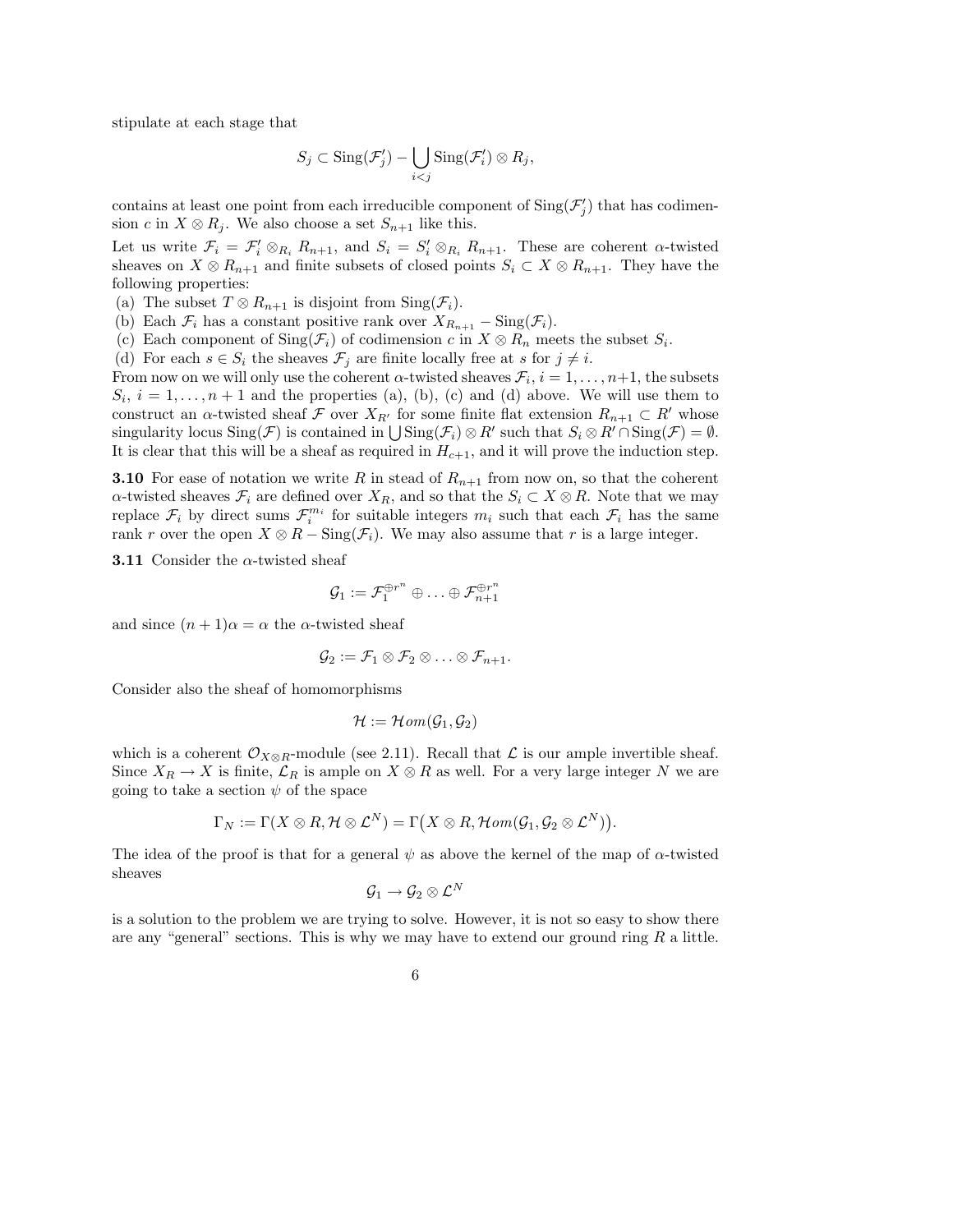**3.12 Claim.** The kernel of a  $\psi \in \Gamma_N$  is a solution to the problem if it satisfies the following properties:

(a) For every geometric point  $\bar{x} \in X$ ,  $\bar{x} \notin \bigcup \text{Sing}(\mathcal{F}_i)$  the map

$$
\psi_{\bar{x}}: \mathcal{G}_1 \otimes \kappa(\bar{x}) \to \mathcal{G}_2 \otimes \mathcal{L}^N \otimes \kappa(\bar{x})
$$

is a surjection. (See 2.16 for the fibre functor.)

(b) Let  $s \in S_i$  for some *i*. Then the composition

$$
\mathcal{F}^{r^n}_i \otimes \kappa(s) \to \mathcal{G}_1 \otimes \kappa(s) \to \mathcal{G}_2 \otimes \mathcal{L}^N \otimes \kappa(s)
$$

is an isomorphism. (See 2.17.)

We will study the sheaf  $H$  and its sections. Along the way we will show that the claim holds and we will show that there is a finite extension  $R \subset R'$  such that a section  $\psi \in \Gamma_N \otimes R'$ can be found satisfying (a), (b) above. This will prove the theorem.

**3.13** Local study of the sheaf  $\mathcal{H}om(\mathcal{G}_1, \mathcal{G}_2)$ . Let  $\text{Spec}(B) \to X \otimes R$  be a morphism of schemes. Assume that  $\alpha|_{\text{Spec}(B)} = 0$ . Thus there is a 1-morphism  $\ell : \text{Spec}(B) \to \mathcal{X}$  lifting  $Spec(B) \to X$ . In other words the sheaves  $\mathcal{F}_i$  give rise to finitely generated B-modules  $M_i$ . Then  $\mathcal{G}_1$  corresponds to

$$
M_1^{r^n} \oplus \ldots \oplus M_{n+1}^{r^n}
$$

and  $\mathcal{G}_2$  corresponds to

$$
M_1\otimes_B M_2\otimes_B \ldots \otimes_B M_{n+1}.
$$

Finally, the sheaf  $\mathcal{H} = \mathcal{H}om(\mathcal{G}_1, \mathcal{G}_2)$  pulls back to the quasi-coherent sheaf associated to the B-module

$$
\operatorname{Hom}_B(M_1^{r^n} \oplus \ldots \oplus M_{n+1}^{r^n}, M_1 \otimes_B M_2 \otimes_B \ldots \otimes_B M_{n+1}).
$$

**3.14** In particular, if  $x \in X$  is a point and  $\mathcal{O}_{X,x} \subset B$  is an étale local ring extension, then the stalk  $\mathcal{H}_x$  is an  $\mathcal{O}_{X,x}$ -module  $\mathcal{H}_x$  such that  $\mathcal{H}_x \otimes B$  is isomorphic to the module displayed above.

**3.15** Suppose that the point x is not in any of the closed subsets  $\text{Sing}(\mathcal{F}_i)$ . Then, with the notation above, we can choose isomorphisms  $M_i = B^r$  for all i, and we see that

$$
\mathcal{H}_x \otimes B = \text{Hom}_B(B^{(n+1)r^{n+1}}, B^{r^{n+1}}) \cong \text{Mat}((n+1)r^{n+1} \times r^{n+1}, B).
$$

We conclude that the condition (a) at a geometric point  $\bar{x}$  over x is defined by a cone  $C(\bar{x})$ in  $\mathcal{H} \otimes \kappa(\bar{x})$  of codimension  $(n+1)r^{n+1} - r^{n+1} + 1 \geq nr^n$ .

**3.16** Let H be the vector bundle over  $U := X - \bigcup \text{Sing}(\mathcal{F}_i)$  whose sheaf of sections is  $\mathcal{H}|_U$ . (So H is the spectrum of the symmetric algebra on the dual of  $\mathcal{H}$ .) The description above shows that there is a cone

$$
C\subset H
$$

whose fibre at each point is the "forbidden" cone of lower rank maps. (In particular the codimension of the fibres  $C_x \subset H_x$  is large.) Namely, the description above defines this cone étale locally over  $U$ . But the rank condition describing  $C$  is clearly preserved by the gluing data and hence C descends.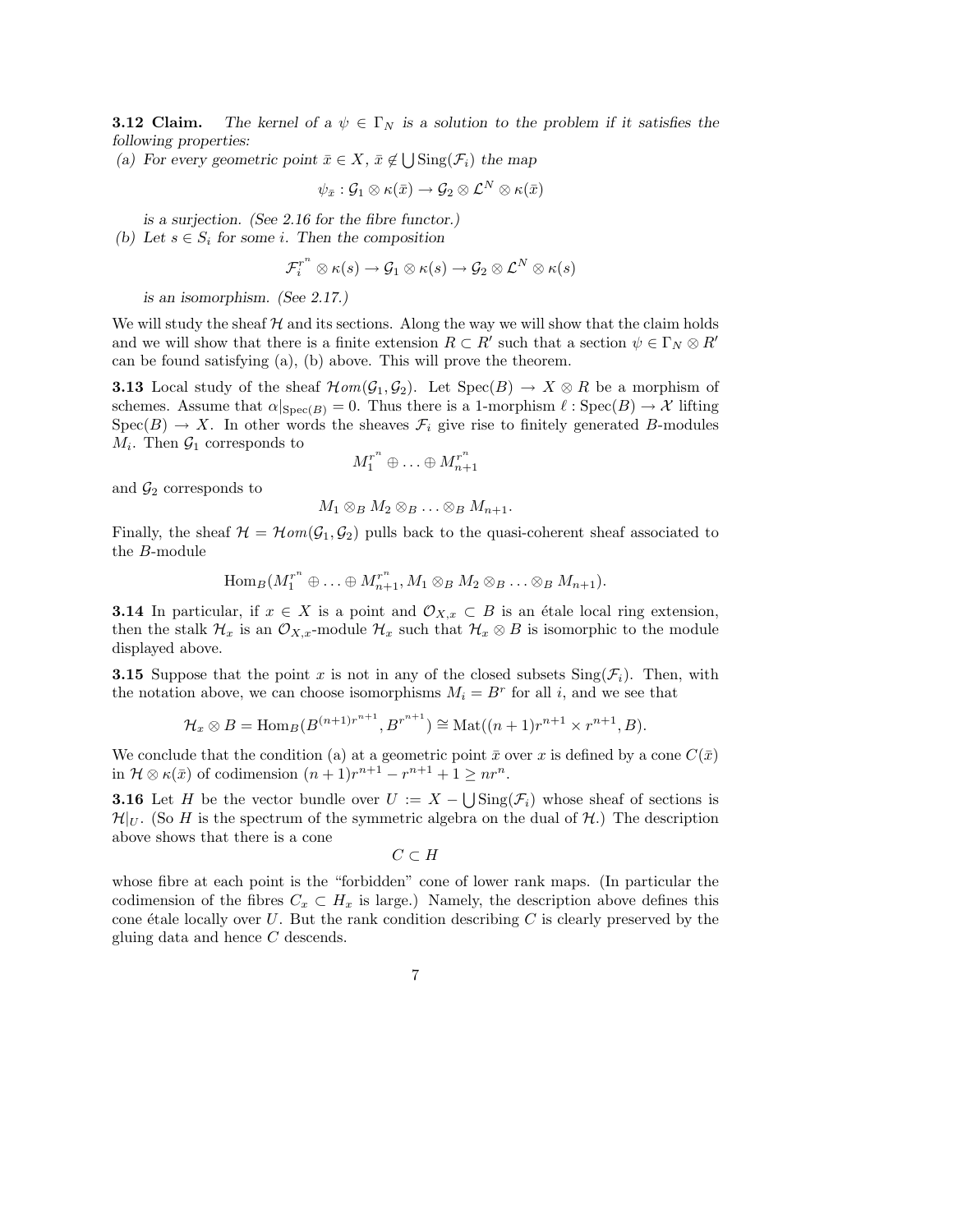**3.17** Suppose that the point x (as in 3.14) is one of the closed points  $s \in S_i$ . In this case we can find an extension  $\mathcal{O}_{X,x} \subset B$  as in 3.14 with trivial residue field extension. Namely, the restriction of  $\alpha$  to the henselization  $\mathcal{O}_{X,s}^h$  will be trivial. Namely, the Brauer group of a henselian local ring is easily seen to be equal to the Brauer group of the residue field which is trivial in this case. In this case the modules  $M_j$  for  $j \neq i$  are finite locally free, but  $M_i$  is not. We choose isomorphisms  $M_j = B^r$  for  $j \neq i$  and we set  $M_i = M$ . Thus we observe that in this case

$$
\mathcal{H}_s\otimes B=\mathrm{Hom}_B(M^{r^n},M^{r^n})\oplus\mathrm{Hom}_B(B^{nr^{n+1}},M^{r^n}).
$$

The condition (b) for our point s simply means that if we write  $\psi \otimes B = \psi_1 \oplus \psi_2$ , then  $\psi_1 \otimes \kappa(s)$  should be a surjection from  $\overline{M}^{r^n} \otimes \kappa(s)$  to itself. By Nakayama's Lemma and the fact that a surjective self map of a finitely generated module over a Noetherian local ring is an isomorphism, this is equivalent to the condition that  $\psi_1$  is an isomorphism.

**3.18** Let  $\psi_s \in \mathcal{H} \otimes \kappa(s)$  be an element which corresponds to the image  $\mathrm{id}_{M^{r^n}} \oplus 0$  in the fibre under an isomorphism as above. Fix an isomorphism  $\mathcal{L} \otimes \kappa(s) = \kappa(s)$  so that we can identify the fibre of H and  $\mathcal{H} \otimes \mathcal{L}^N$ . The following observation will be used below: If we have a global section  $\psi \in \mathcal{H} \otimes \mathcal{L}^N$  which reduces modulo the maximal ideal  $\mathfrak{m}_s$  to a nonzero multiple of  $\psi_s$  for every  $s \in S_i$  and every i then  $\psi$  has property (b) of 3.12.

**3.19** Proof of Claim 3.12. Suppose that  $\psi$  satisfies (a) and (b). Over the open subscheme U we see that ker( $\psi$ ) is the kernel of a surjective map of finite locally free  $\alpha$ -twisted sheaves. Hence ker( $\psi$ ) is finite locally free over U. At each point  $s \in S$  we see that ker( $\psi$ ) ⊗ B is going to be isomorphic to the factor  $B^{nr^{n+1}}$  of  $\mathcal{G}_{1,B}$ . Thus it is finite locally free at each s as well.

**3.20** As a last step we still have to show that there exists a section  $\psi$  satisfying (a), (b) of 3.12 possibly after enlarging  $R$ . This will occupy the rest of the paper. It has nothing to do with Brauer groups. In fact, according to Subsection 3.18, we can formulate the problem as follows.

**3.21 Situation.** Let  $X$  be a quasi-projective scheme of finite type over  $R$  finite flat over Z as above. Let L be an ample invertible sheaf. Suppose that H is a coherent  $\mathcal{O}_X$ -module which is finite locally free over an open subscheme  $U \subset X$ . Let H be the vector bundle U whose sheaf of sections is  $\mathcal{H}|_U$ . Suppose that  $C \subset H$  is closed cone in H. Let  $c \in \mathbb{N}$ be such that the codimension of  $C_u$  in  $H_u$  is bigger than c for all  $u \in U$ . Furthermore, suppose  $S \subset X$  is a finite set of closed points not in U, and suppose that we are given "prescribed values"  $\psi_s \in \mathcal{H} \otimes \kappa(s)$  (compare with 3.18).

**3.22 Claim.** In the situation above, suppose that  $c > \dim X + 1$ . There exists an N and a finite flat extension  $R \subset R'$  and a section  $\psi$  of  $\mathcal{H} \otimes \mathcal{L}^N \otimes_R R'$  such that:

- (a) The set of points u of  $U \otimes_R R'$  such that  $\psi_u \in C_u \otimes L_u^{\otimes N}$  is empty.
- (b) For each closed point s' of  $X_{R'}$  lying over a point of  $s \in S$ , the value of  $\psi \otimes \kappa(s')$  of  $\psi$  at s' is a nonzero multiple of  $\psi_s$ . (Where the multiplier is actually an element of  $L^N\otimes \kappa(s').$

**Proof.** First we remark that it suffices to prove the claim for  $R = \mathbb{Z}$ . Namely, given a situation 3.21 and a solution  $\psi$  relative to  $X/\mathbb{Z}$  on  $X \otimes_{\mathbb{Z}} R''$  then we just set  $R' = R \otimes_{\mathbb{Z}} R''$ . So now we assume that  $R = \mathbb{Z}$ .